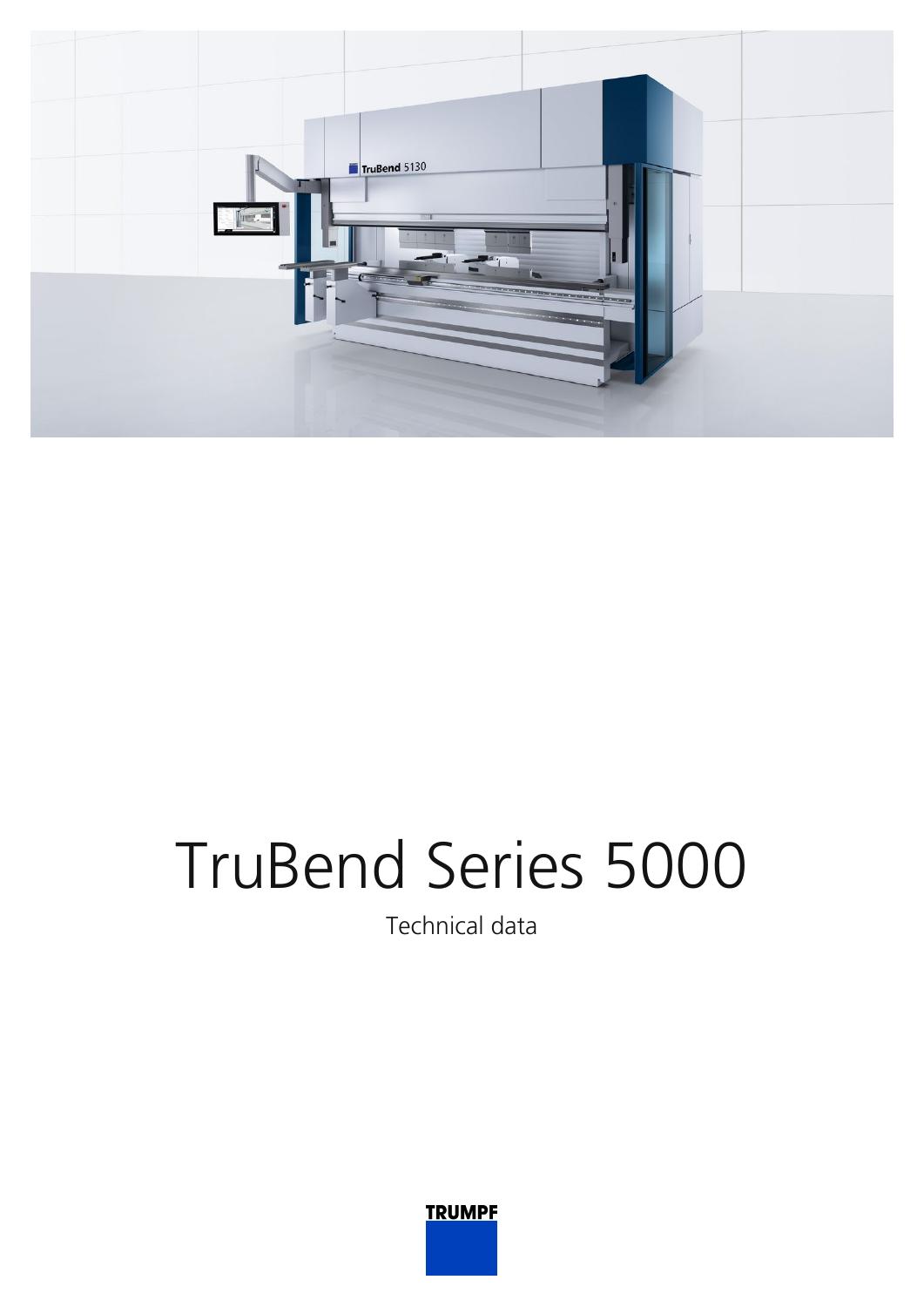|                                                                   | <b>TruBend 5085</b> | <b>TruBend 5085 (S)</b>  | <b>TruBend 5130</b> |
|-------------------------------------------------------------------|---------------------|--------------------------|---------------------|
| <b>PRESS FORCE</b>                                                | 850 kN              | 850 kN                   | 1300 kN             |
| <b>BENDING LENGTH</b>                                             | 2210 mm             | 2720 mm                  | 3230 mm             |
| <b>WIDTH BETWEEN COLUMNS</b>                                      | 1750 mm             | 2260 mm                  | 2690 mm             |
| <b>USABLE OPEN HEIGHT</b>                                         | 385 mm              | 615 mm                   | 385 mm              |
| <b>USABLE OPEN HEIGHT FOR</b><br><b>EXTENDED VERSION (OPTION)</b> | 615 mm              | $\overline{\phantom{a}}$ | 615 mm              |
| <b>THROAT DEPTH</b>                                               | 420 mm              | 420 mm                   | 420 mm              |
| <b>USER INTERFACE</b>                                             | Touchpoint TruBend  | Touchpoint TruBend       | Touchpoint TruBend  |
| <b>MAXIMUM SPEED Y AXIS,</b><br><b>OPERATION (OPTION)</b>         | $25$ mm/s           | $25$ mm/s                | $25$ mm/s           |
| <b>DIMENSIONS, WEIGHTS</b>                                        |                     |                          |                     |
| LENGTH                                                            | 3020 mm             | 3530 mm                  | 3980 mm             |
| <b>WIDTH</b>                                                      | 1800 mm             | 1800 mm                  | 1900 mm             |
| <b>HEIGHT</b>                                                     | 2840 mm             | 2840 mm                  | 2840 mm             |
| WEIGHT                                                            | 8300 kg             | 9100 kg                  | 11800 kg            |

| 1700 kN<br>1700 kN<br>2300 kN<br><b>PRESS FORCE</b>                                            |  |
|------------------------------------------------------------------------------------------------|--|
|                                                                                                |  |
| 3230 mm<br>4250 mm<br>3230 mm<br><b>BENDING LENGTH</b>                                         |  |
| <b>WIDTH BETWEEN COLUMNS</b><br>2690 mm<br>3680 mm<br>2690 mm                                  |  |
| 615 mm<br>615 mm<br><b>USABLE OPEN HEIGHT</b><br>615 mm                                        |  |
| <b>USABLE OPEN HEIGHT FOR</b><br>$\overline{a}$<br><b>EXTENDED VERSION (OPTION)</b>            |  |
| 420 mm<br>420 mm<br>420 mm<br><b>THROAT DEPTH</b>                                              |  |
| <b>USER INTERFACE</b><br>Touchpoint TruBend<br>Touchpoint TruBend<br>Touchpoint TruBend        |  |
| <b>MAXIMUM SPEED Y AXIS,</b><br>25 mm/s<br>$25$ mm/s<br>$25$ mm/s<br><b>OPERATION (OPTION)</b> |  |
| <b>DIMENSIONS, WEIGHTS</b>                                                                     |  |
| LENGTH<br>3980 mm<br>4970 mm<br>4150 mm                                                        |  |
| <b>WIDTH</b><br>1900 mm<br>1900 mm<br>2055 mm                                                  |  |
| 3000 mm<br><b>HEIGHT</b><br>3000 mm<br>3000 mm                                                 |  |
| WEIGHT<br>17850 kg<br>17200 kg<br>14150 kg                                                     |  |

|                    | <b>TruBend 5230 (S)</b> | TruBend 5320 |
|--------------------|-------------------------|--------------|
| <b>PRESS FORCE</b> | 2300 kN                 | 3200 kN      |